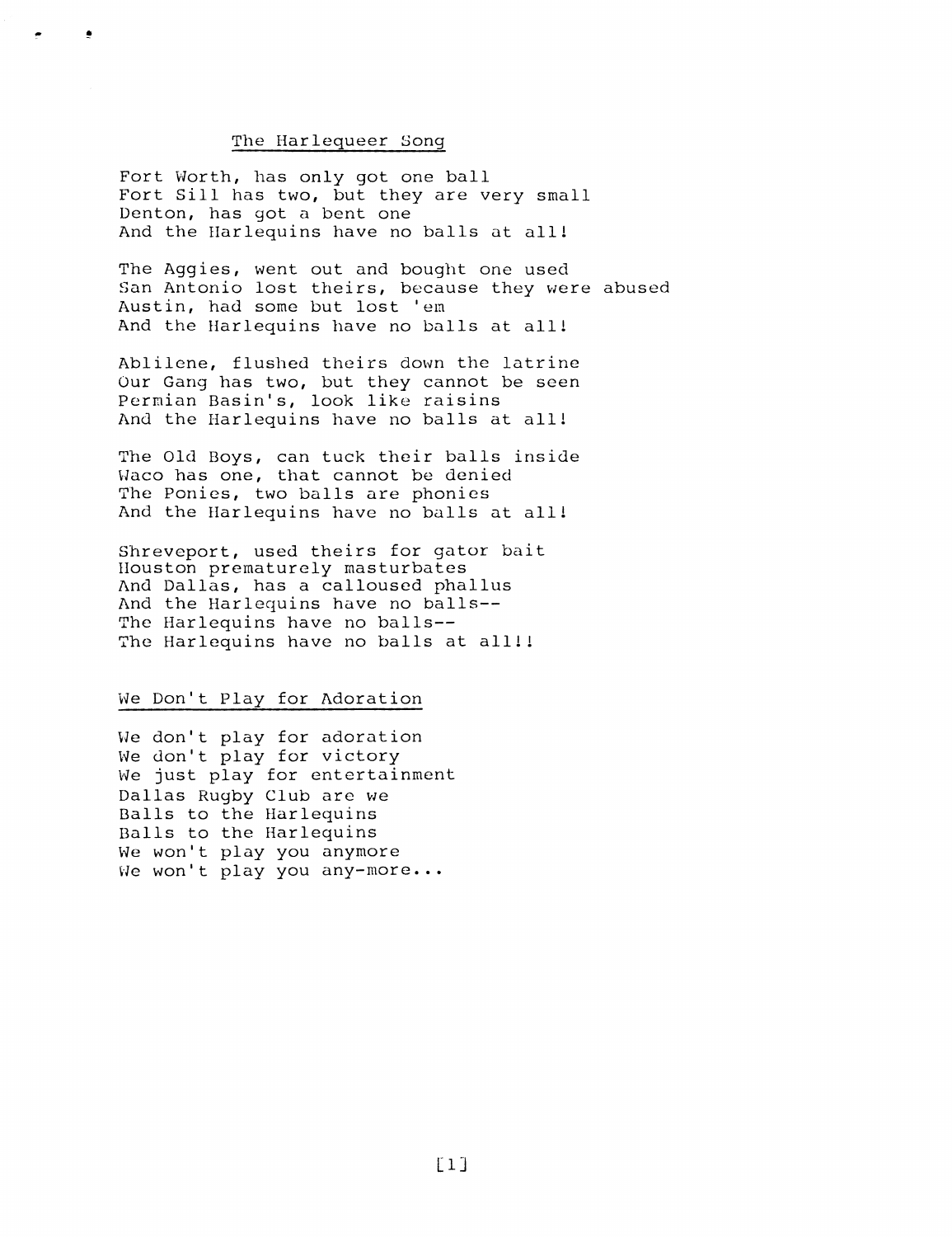## THE ENGINEER'S SONG

·.~··,, ...

**Carl Bay** 

I met an engineer before he died. A-rum titty rum titty rum titty rum I met an engineer before he died, and I have no reason to believe he lied A-rum titty rum titty rum titty rum.

Well he had a wife with a twat so wide, chorus ••• That she could not be satisfied chorus •••

So he fashioned a great bloody wheel Two balls of brass and a prick of steel.

He placed his wife upon the bed, and tied her feet behind her head.

He placed the machine in a position to fuck, and wished his wife the best of luck.

Round and round went the great fucking wheel. in and ou went the prick of steel.

Higher and higher went the level of steam, lower and lower went the level of cream.

Til at last the maiden cried: "Enough, enough I'm satisfied!"

Now we come to the tragic bit, there was no way of stopping it.

She was ripped from ass to tit, and the whole bloody mess was covered with shit.

Now we come to the part that's grim it jumped off her and jumped on him!

The moral of this story you know it well, if you see it coming, you better run like hell!

Now we come to the part that's queer, the lost time we saw it, it was on a John Deere...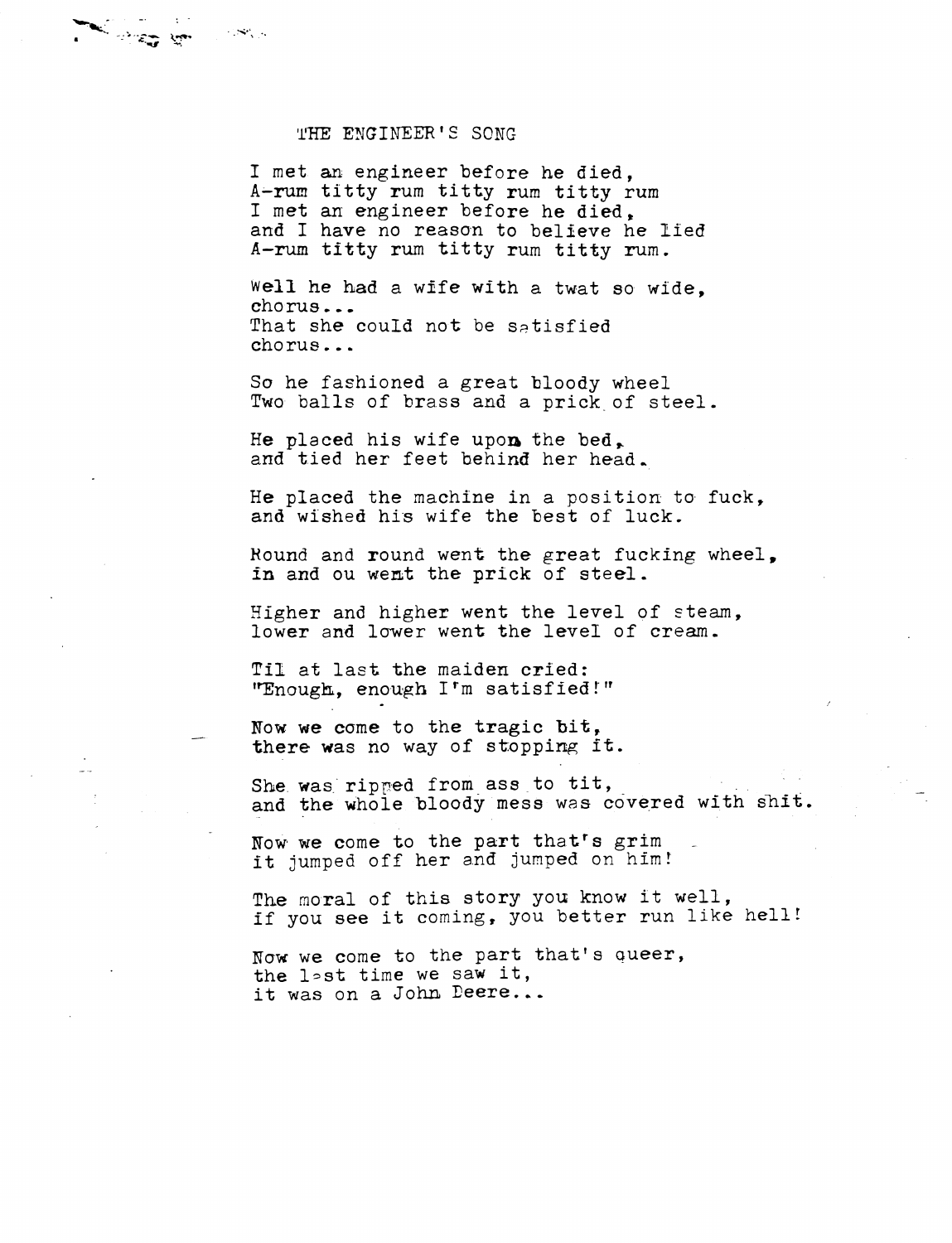## POETRY

chorus:Poetry, poetry how do you like my poetry? Not as mellow, as Longfellow but it's poetry!

> Old Mother Hubbard, went to her cupboard, to get her poor dog a bone.  $\mathcal{L}_{\mathcal{D}_{\mathbf{m}}}$ but when she bent over, old Rover took over and gave her a bone of hie own!

> Jack and Jill went up the hill riding-on an elephant Jill got off and helped Jack off the elephant.

Rub-a-dub-dub three men in a tub. butt-fucking!

Humpty-Dumpty sat on a wall. Humpty-Lumpty had a great fall, all the King's horses and all the King's men, fucked the queen!

Little Boy Blue, til his mother found out.

-Mary had a little lamb, little lamb. little lamb. Mary had a little lamb, whose fleece was white as snow. And everywhere that Mary went, Mary went, Mary went, everywhere that Mary went the lamb wes sure to go. It followed her to school one day, school one day, school one day, it followed her to school one day where a big black dog fucked it.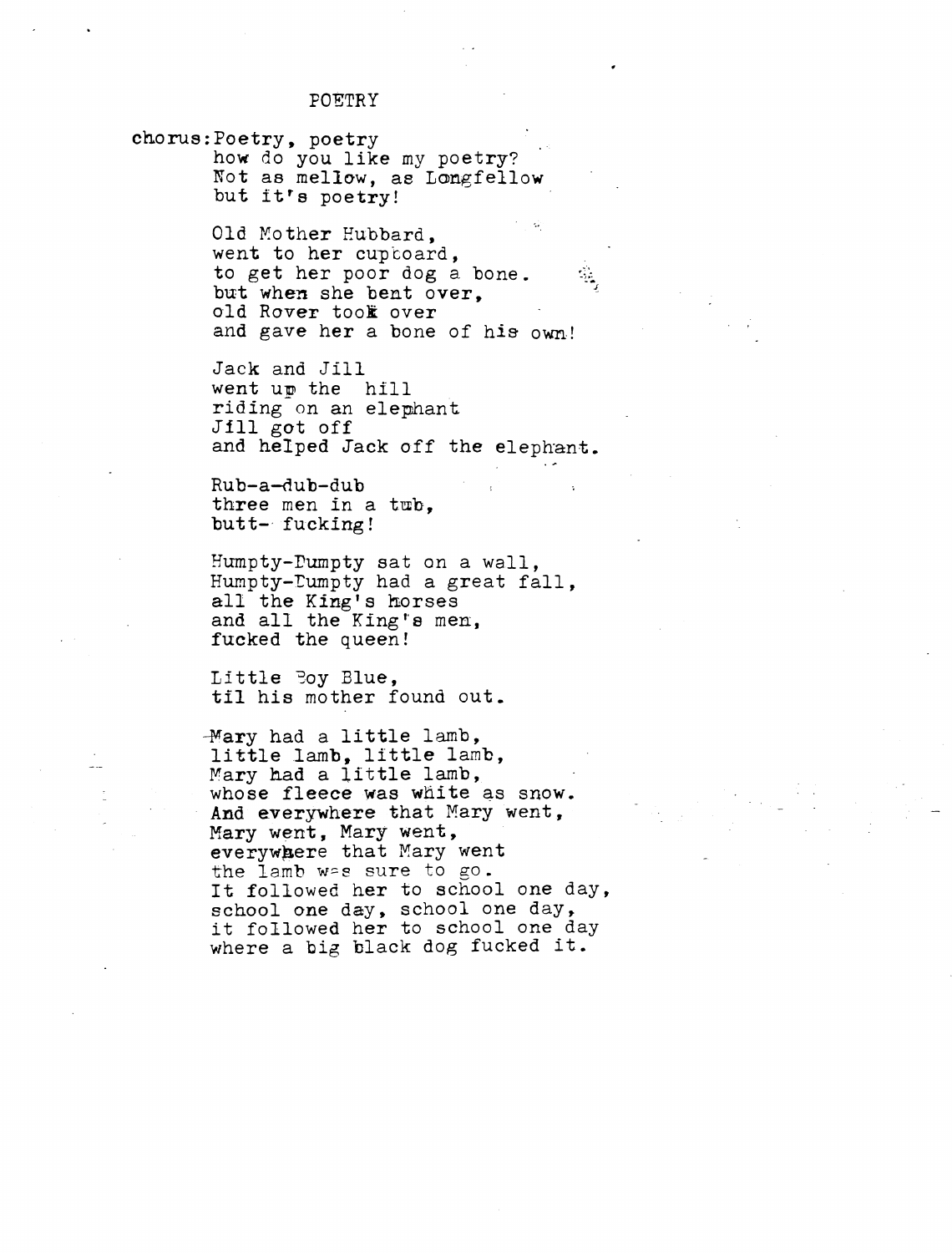#### THE ALPHABET

A is for asshole all covered with shit chorus: Heigh Ho said Rolley. B is the buoger who revels in it chorus: Sinq1no roIIy ooliy up 'em and stuff 'em Heigh Ho said' Anthony Rolley.

C is for cunt aII drioping with piss D is the drunkard who gave it a kiss.

E is for eunuch with only one baII F is the fucker with no balls at all.

G is for gonnorhea, goiter, and gout· and H is the harlot who spreads it about.

<sup>I</sup>is for inj•ction for clap, pox, and itch J is the jerk of a dog on a bitch.

K is for King who thought fucking a bore L is the lesbian who came back for more.

M is for maidenhead tattered and torn N is for noble who died with his horn.

 $0$  is for orifice cently revealed P is for prick, all pranged up and peeled.

0 is for Ouaker who *shat* in his hat R is the Roger who rogered the cat.

S is the shitpot all full to the brim T is the turds that are floating within.

U is the usher who taught us at school V is the virgin who played with his tool.

 $%$  is the whore who thought fucking a farce X,Y,and Z you can stuff up your ass!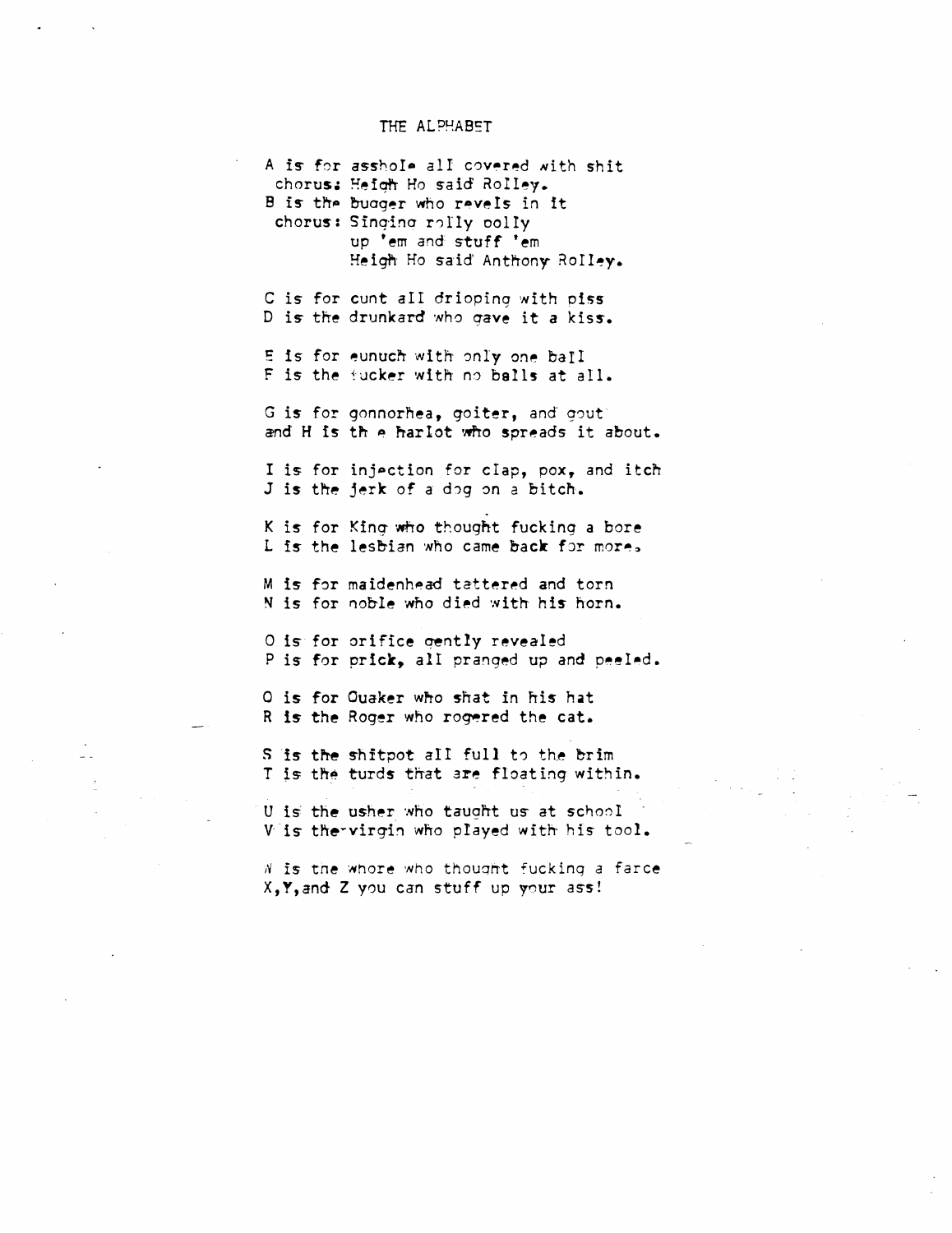### A MEDLEY

Pubic Hair, you've got the cutest little Pubic Hair, there is no other that can compare, Pubic Hair, asshole or vagina, nothing could be finer! Pubic Hair. Ch! I'm in heaven when I'm in your underwear I didn't Need a shove, to take a mouthful of, those pretty Pubic Hairs!

Or would you like to sit on my face? Spread your cheeks all over the place. Stick your clitoris up my nose, or would you rather eat my hose?

Well a hose is an animal with one beady eye, his favorite food is a sweet hairy pie. He's warm and he's cuddley and he's kinda cute, a toota-toot or would you rather eat my rost, a toot, a roota toot-toot?

Let me lick your vulva I'm in love with you. Let me bite your cherry Ifke I used to do. My tongue in your vagina is much better than a screw. So let me lick your vulva, I'm in love with you! In love with you...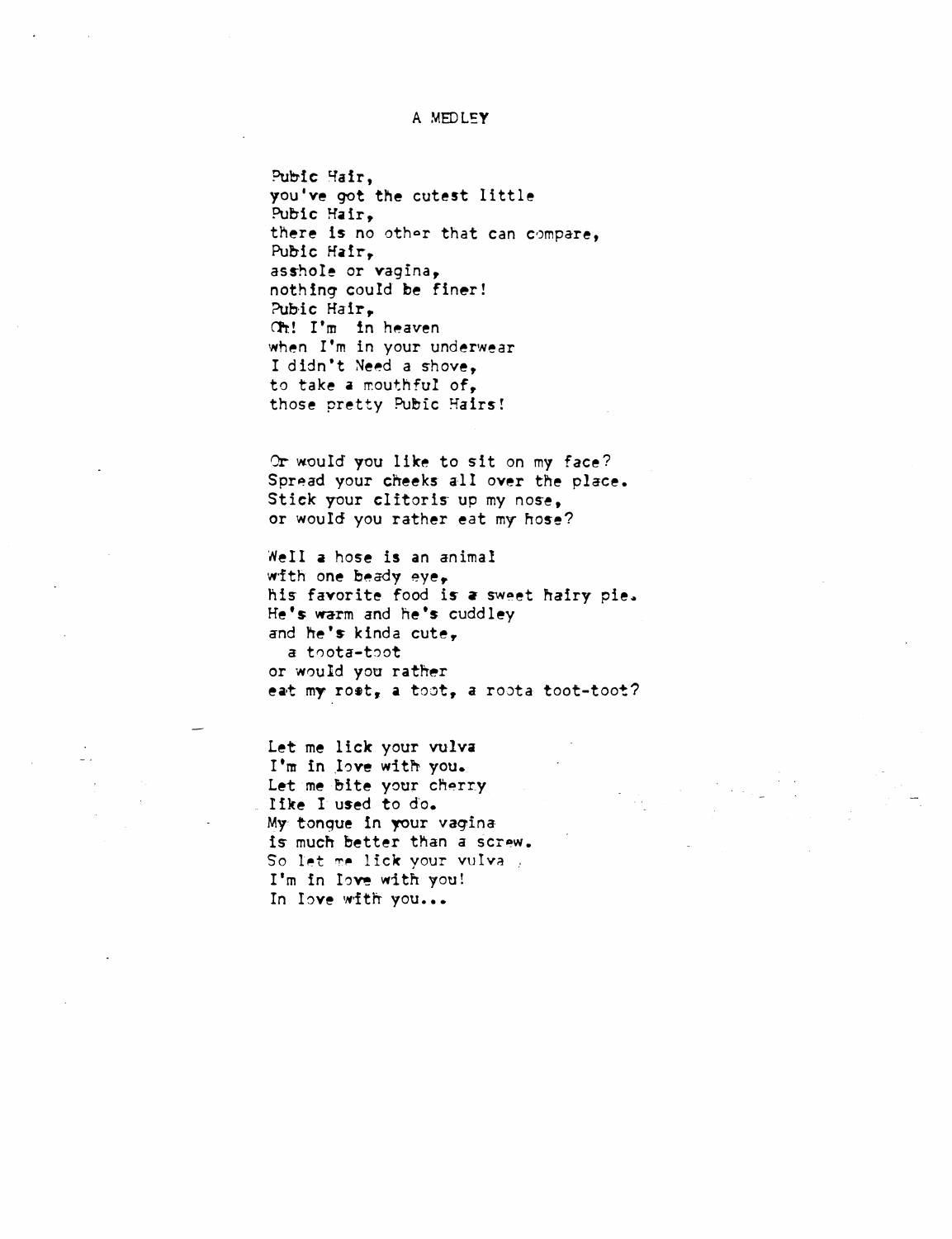# I DON'T WANT TO JOIN THE AFMY

I don't to join the Army I don't want to go to war, I'd rather hang around Piccadilly Underground living off the earnings of a high-born lady <sup>I</sup>don't want a bayonet up me asshole, I don't want me bollicks shot away I'd rather stay *in* Dallas, in merry, merry Dallas, and fornicate me fucking life away

Monday I touched her on the ankle, Tuesday I touched her on the knee, and Wednesday 1 confess, I lifted up her dress, Thursday, blimey, oh how slimey, Friday I laid her hand upon it, Saturday she gave me balls a twitch, and Sunday after supper, <sup>I</sup>rammed *me* fucker up her, and now I'm paying seven and six a week!

I don't want to join the Navy, I don't want to go to sea, I'd much rather go down to old Soho tickling all the girlies on their um-titteley um-pums <sup>I</sup>don't want no Froggy women, London's full of girls I've never 'ad I'd rather stay in Blighty,<br>Lord God Almighty, following in the footsteps of me Dad.

Call out the Army and the Navy, call out the Queen's Artillery call out me brother, me sister and me mother, but cor-blimey! Don't callI'm-bey I don't want to join the Army, I don't want to go to war. I rather stay in Dallas in merry, merry Dallas, and fornicate me fucking life away!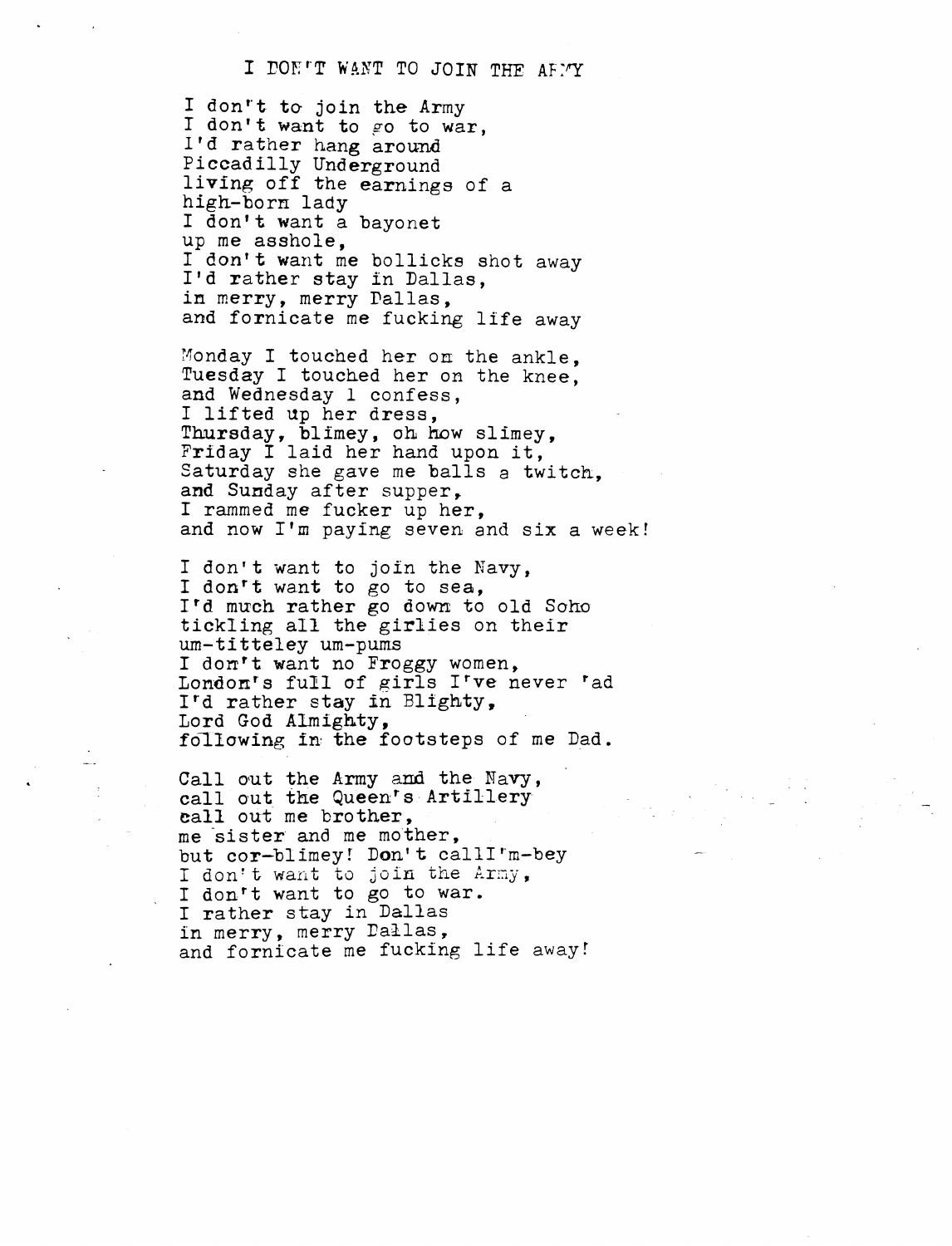### BEER IS BEST

Twas on the Libyan desert, upon the burning sand when along came a dirty old warrior with water in his hand. I said "you dirty old warrior. God damn you Gunga Din! Take that shit away from me and go and find a brewery!"

chorus: Cause beer is best, have another one beer is best! It makes you shit, it makes you strong, it puts more muscle on your old ding dong. Beer makes bonnie babies, puts hair upon your chest, **BIG CHEST!** What did Adam say to Eve but "Beer is best!"

Twas on the good ship Victory out in Trafalgar Bay for miles and miles and miles around the gallant Frenchmen lay. When Nelson spied his sailor boys drinking tots of rum, Then up the mast the signal ran to every trueborn Englishman: "Beer is best!"...

The shades of night were falling, falling thick and fast, as through the Alpine village, three weary hikers passed. Excelsior! they shouted, Excelsior they cried. and marched into the snow and ice and came back with this strange advice: "Beer is best!"...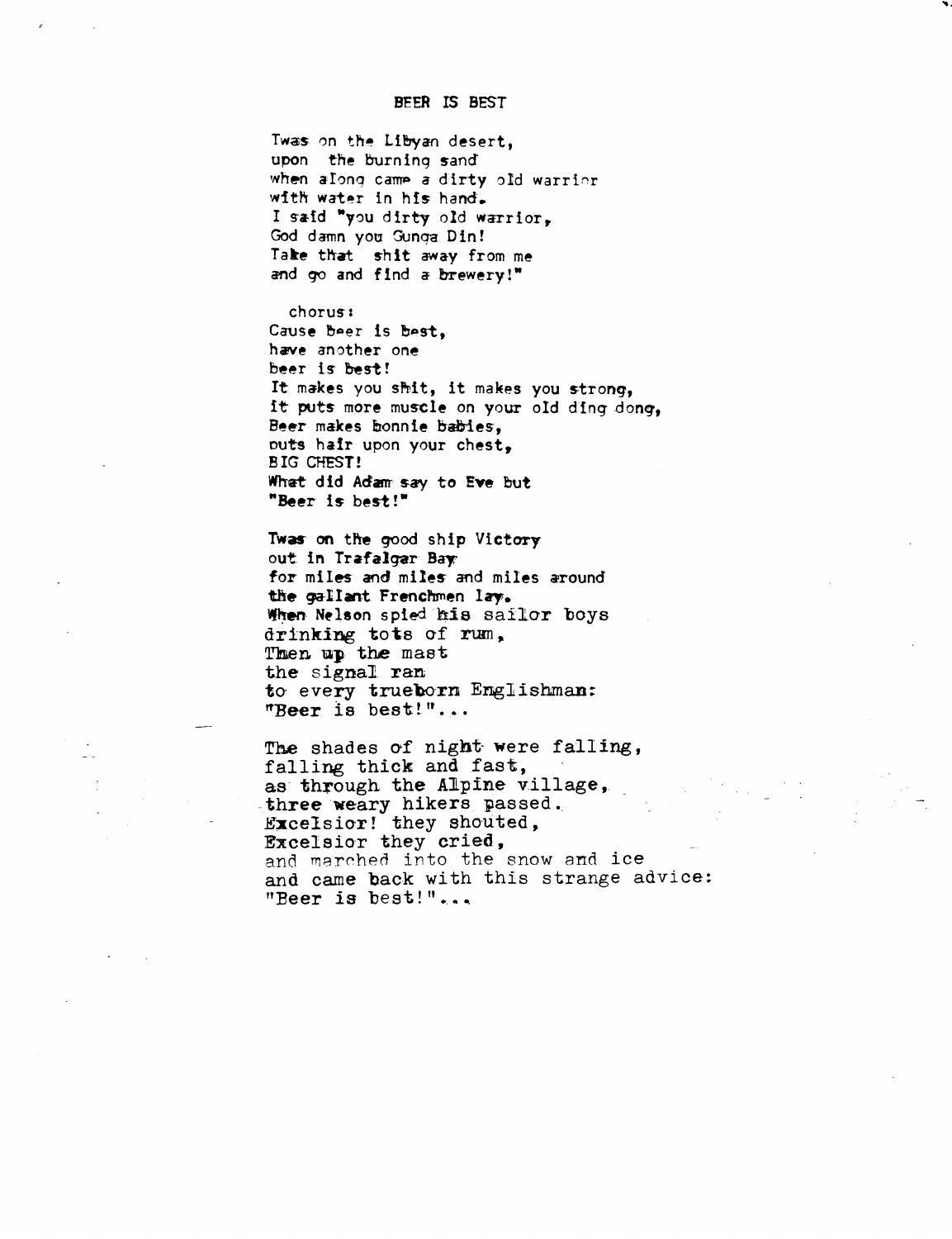# DALLAS FIGHT SONG

She wears a 'D' for his Depravity, She wears an 'A' for his Ass-hole  $(s_0 \text{ swest and nice})$ She wears an 'L' for lacerated face She wears an 'L' for his long pole (his totem pole) She wears an 'A' for his asthmatic wheeze She wears an 'S' for sodomy (with cats and souirrels) And you can bet she has wet dreams about She creams about Her man from Dallas R.F.C.

# THE OGGIE SONG

Half a bound of flour and rice makes a lovely batter Just enough for you and me Cor! Bugger Jagger. And Oh! how happy us shall be When us gets to the West Country Where the Oggies grow on trees Cor! Bugger Jagger.

Where be that blackbird to? I know where he be He be up yon Wurzel tree and I be after he For he sees I and I sees he and he knows I be after he With a bloody great stick I knock he down Blackbird, I'll have he You make fast kiss my ass Make fast together.

And we'll all do back to Occieland to Oggieland, to Oggieland And We'll all go back to Oggieland Where you can't tell sugar from tissue paper, tissue paper, marmalade and jam OI! Five Chinese crackers up your asshole bang, bang, bang, bang, bang!